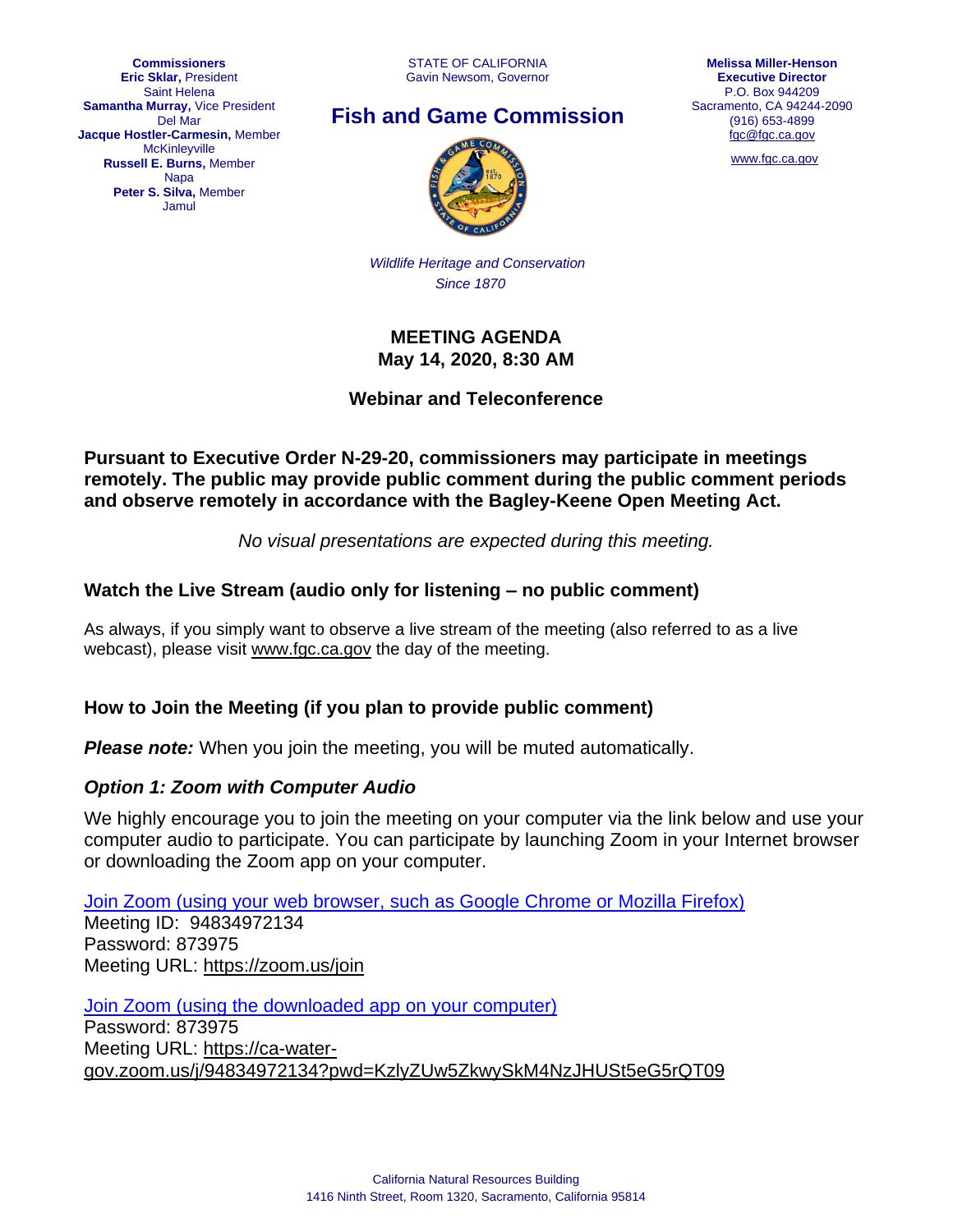## *Option 2: Zoom via Mobile App*

Join using the Zoom app on your mobile device (phone or tablet). After you download the app, open the app, select "join a meeting," and enter the meeting number and password. Meeting Number: 94834972134 Password: 873975 Click [here f](https://support.zoom.us/hc/en-us/sections/200305413-Mobile)or more details about using Zoom on mobile devices.

**Please note:** When you join the meeting, you will be muted automatically.

## *Option 3: Teleconference Only*

If you are not able to join using your computer or mobile device app, please join via phone call:

214-765-0479 (US) 888-278-0296 (US Toll Free) Conference code: 596019

*Please note:* When you join the meeting, you will be muted automatically.

*Option 4: Zoom with Phone Audio (This is not a preferred option for joining as there is the potential to create feedback)*

If you plan to join via computer and use your telephone for audio, join the zoom meeting on your computer first, using the links in Option 1. For audio, use the "Call Me At" feature and enter your phone number to have Zoom call you.

## **Technical Assistance**

For help in joining Zoom meetings, click [https://support.zoom.us/hc/en-us/articles/201362193-](https://support.zoom.us/hc/en-us/articles/201362193-Joining-a-Meeting) [Joining-a-Meeting.](https://support.zoom.us/hc/en-us/articles/201362193-Joining-a-Meeting) If you need additional technical assistance, please contact [cnrait@resources.ca.gov](mailto:cnrait@resources.ca.gov) (preferred) or (916) 653-8486 (if needed).

#### **Making Public Comment**

If you join via Zoom on your computer or mobile phone app (Options 1, 2, and 4) use the "raise hand" feature to indicate that you would like to make a public comment. If you join via teleconference only (Option 3), press "#2" to virtually raise your hand to indicate you would like to make a public comment; if you press #2 again, you will *lower* your hand.

*Please note:* When the moderator unmutes you to make public comment, you may need to unmute yourself as well.

## **Call to order/roll call to establish quorum**

**1. Consider approving agenda and order of items**

## **2. General public comment for items not on agenda**

Receive public comment regarding topics within the Commission's authority that are not included on the agenda.

Note: The Commission may not discuss or take action on any matter raised during this item, except to decide whether to place the matter on the agenda of a future meeting (sections 11125 and 11125.7(a), Government Code).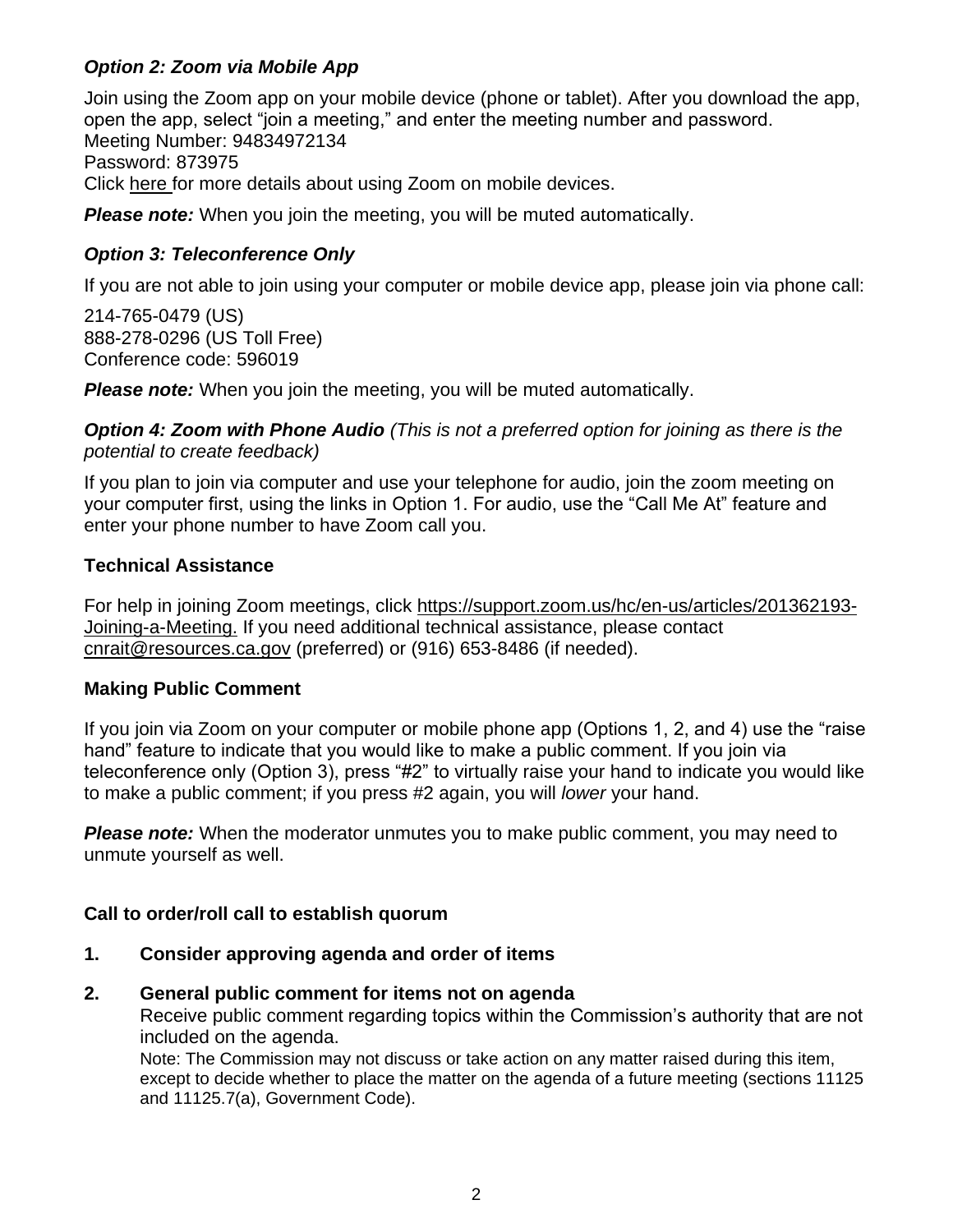## **3. Central Valley sport fishing**

Consider adopting proposed changes to Central Valley sport fishing regulations. (Amend sections 2.35 and 7.00, and amend subsections 7.50(b)(5), (68), (124), and (156.5), Title 14, CCR)

## **4. Klamath River Basin sport fishing**

Consider adopting proposed changes to Klamath River Basin sport fishing regulations. (Amend subsections 5.87(f) and 7.50(b)(91.1), Title 14, CCR)

**5. Receive California Department of Fish and Wildlife report on actions taken pursuant to the emergency sport and recreational fishing regulation** Receive a report from the Department on actions taken to temporarily suspend, delay, or restrict sport and recreational fishing in specific areas of the state to protect public health from the threat posed by COVID-19.

#### **Adjourn**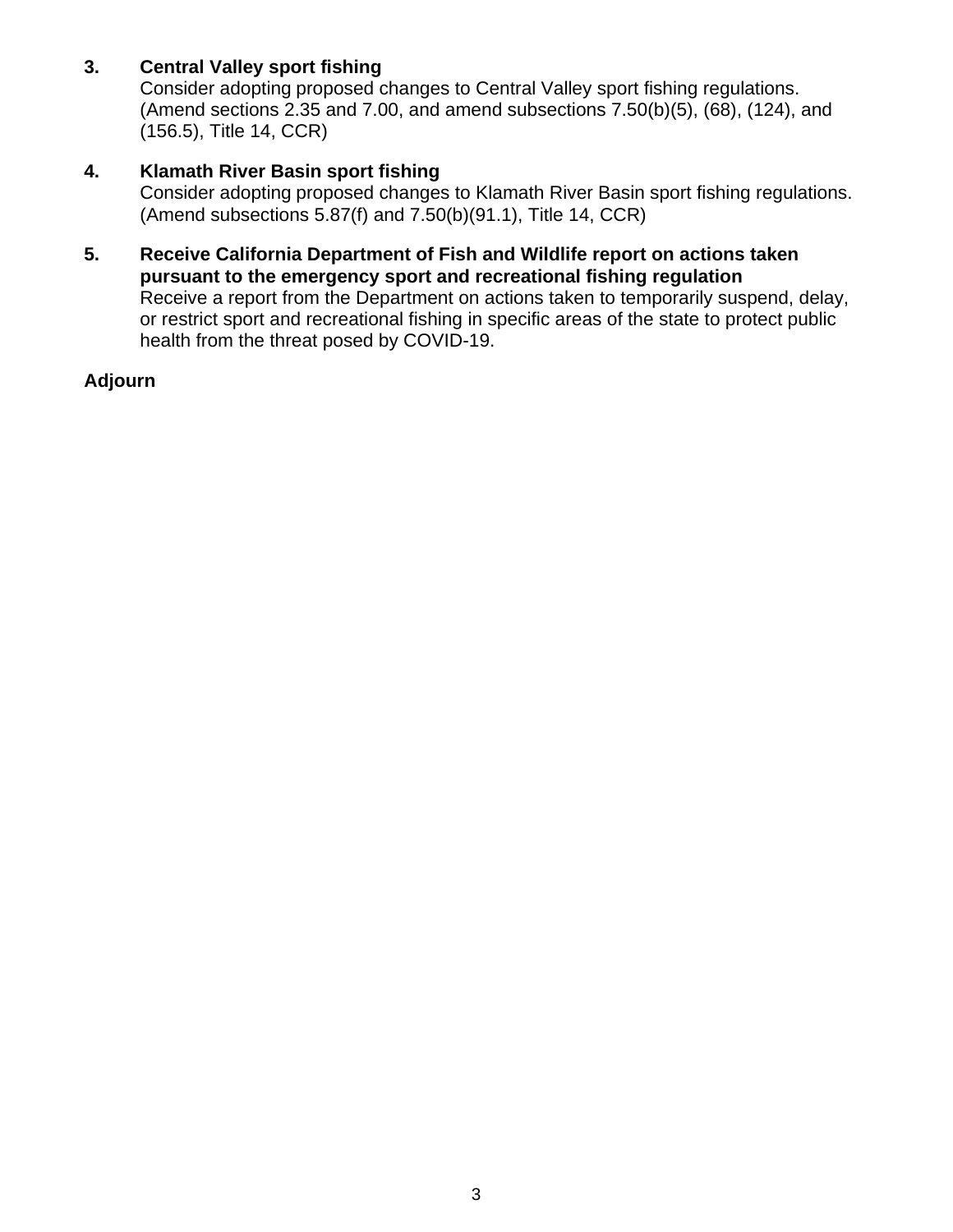#### **California Fish and Game Commission 2020 Meeting Schedule**

#### **Note: As meeting dates and locations can change, please visit [www.fgc.ca.gov](http://www.fgc.ca.gov/) for the most current list of meeting dates and locations.**

| <b>Meeting Date</b> | <b>Commission Meeting</b>                                                            | <b>Committee Meeting</b>                                                                                                                                                                            | <b>Other Meetings</b> |
|---------------------|--------------------------------------------------------------------------------------|-----------------------------------------------------------------------------------------------------------------------------------------------------------------------------------------------------|-----------------------|
| June $24 - 25$      | Holiday Inn Orange County<br>Airport<br>2726 S. Grand Avenue<br>Santa Ana, CA 92705  |                                                                                                                                                                                                     |                       |
| July 29             |                                                                                      | <b>Marine Resources</b><br>California Department of<br>Parks and Recreation<br><b>Orange Coast District Office</b><br><b>Training Room</b><br>3030 Avenida del Presidente<br>San Clemente, CA 92672 |                       |
| August 18           |                                                                                      | <b>Tribal</b><br><b>River Lodge Conference</b><br>Center<br>1800 Riverwalk Drive<br>Fortuna, CA 95540                                                                                               |                       |
| August 19 - 20      | <b>River Lodge Conference</b><br>Center<br>1800 Riverwalk Drive<br>Fortuna, CA 95540 |                                                                                                                                                                                                     |                       |
| September 17        |                                                                                      | <b>Wildlife Resources</b><br><b>Natural Resources Building</b><br>Redwood Room<br>1416 Ninth Street, 14th Floor<br>Sacramento, CA 95814                                                             |                       |
| October 14 - 15     | Elihu M Harris Building<br>Auditorium<br>1515 Clay Street<br>Oakland, CA 94612       |                                                                                                                                                                                                     |                       |
| November 9          |                                                                                      | <b>Tribal</b><br>Monterey area                                                                                                                                                                      |                       |
| November 10         |                                                                                      | <b>Marine Resources</b><br>Monterey area                                                                                                                                                            |                       |
| December 9 - 10     | San Diego area                                                                       |                                                                                                                                                                                                     |                       |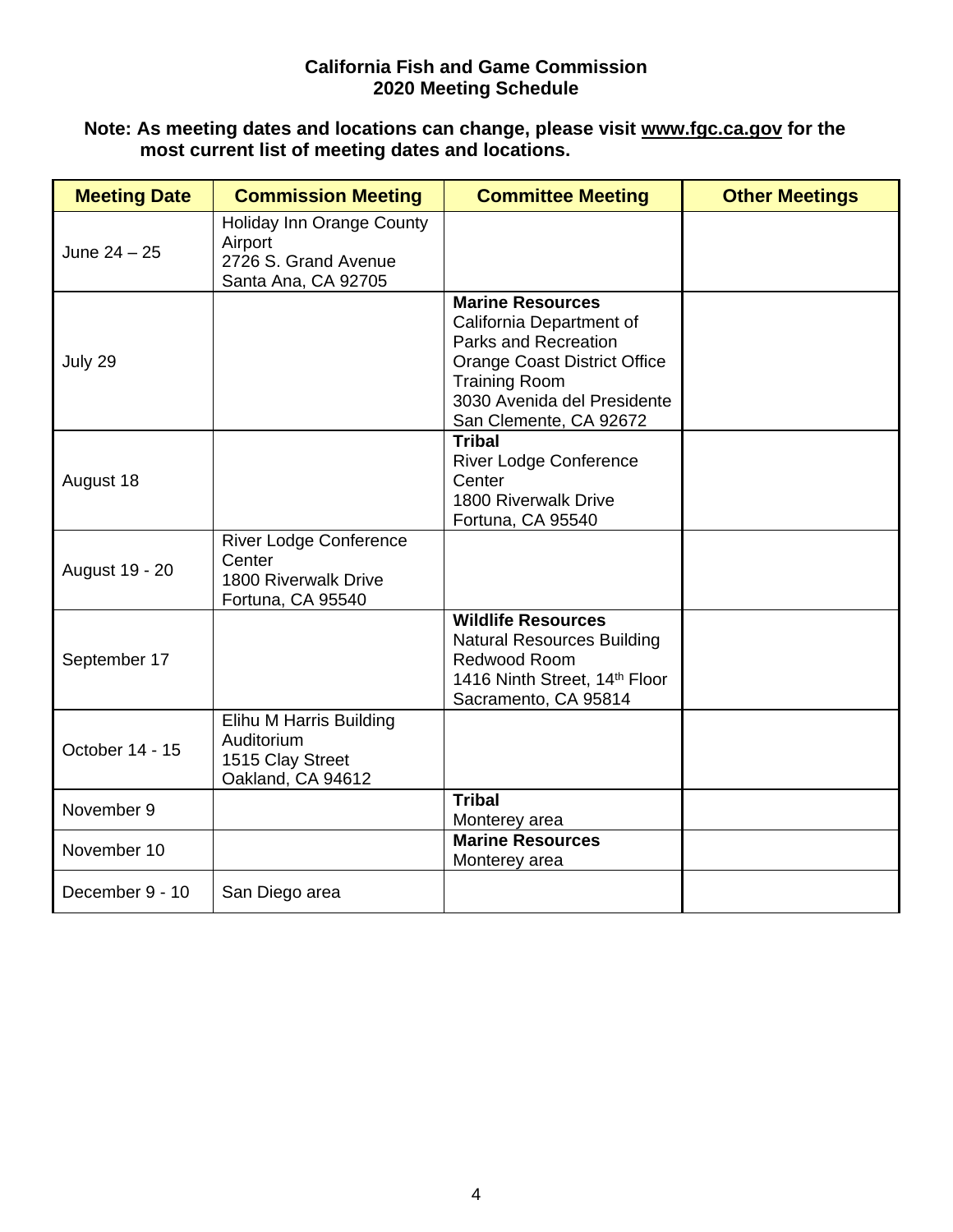#### **OTHER 2020 MEETINGS OF INTEREST**

# **Association of Fish and Wildlife Agencies**

• September 13-16, Sacramento, CA

## **Pacific Fishery Management Council**

- June 11-18, San Diego, CA
- September 10-17, Spokane, WA
- November 13-20, Garden Grove, CA

# **Pacific Flyway Council**

• August 28 (location TBD)

## **Western Association of Fish and Wildlife Agencies**

• July 9-14, Park City, UT

### **Wildlife Conservation Board**

- May 20, Sacramento, CA
- August 26, Sacramento, CA
- November 18, Sacramento, CA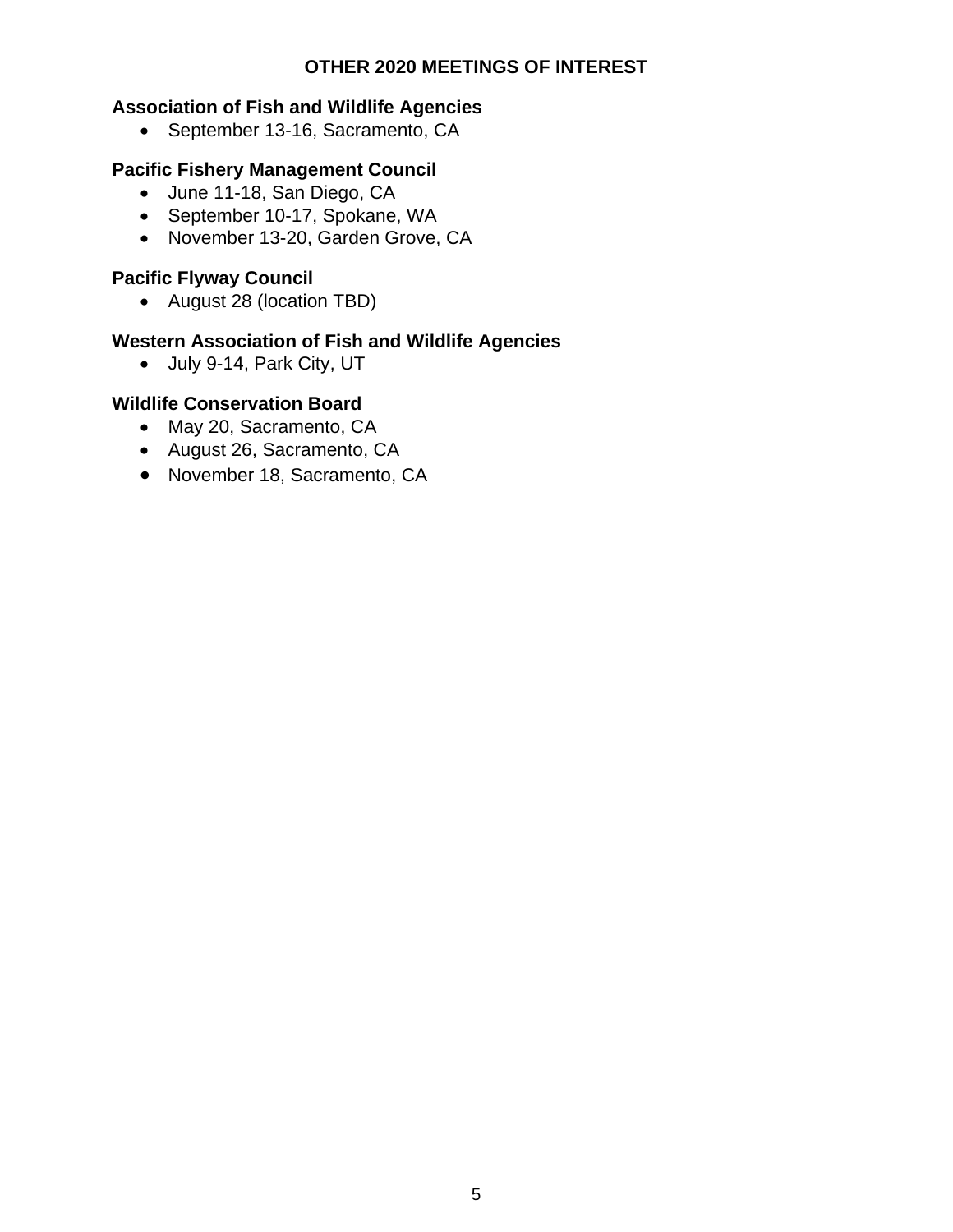# **Important Commission Meeting Procedures Information**

# **WELCOME TO A MEETING OF THE CALIFORNIA FISH AND GAME COMMISSION**

This year marks the beginning of the 151st year of operation of the Commission in partnership with the California Department of Fish and Wildlife. Our goal is the preservation of our heritage and conservation of our natural resources through informed decision making; Commission meetings are vital in achieving that goal. In that spirit, we provide the following information to be as effective and efficient toward that end. Welcome and please let us know if you have any questions.

## **PERSONS WITH DISABILITIES**

Persons with disabilities needing reasonable accommodation to participate in public meetings or other Commission activities are invited to contact the Reasonable Accommodation Coordinator at (916) 651-1214. Requests for facility and/or meeting accessibility should be received at least 10 working days prior to the meeting to ensure the request can be accommodated.

#### **STAY INFORMED**

To receive meeting agendas and regulatory notices about those subjects of interest to you, please visit the Commission's website, [www.fgc.ca.gov,](file://///HQGroup3.AD.Dfg.Ca.Gov/HQ10/Groups/FGC/Meetings/Agendas/Templates/www.fgc.ca.gov) to sign up on our electronic mailing lists.

#### **SUBMITTING WRITTEN COMMENTS**

The public is encouraged to comment on any agenda item. Submit written comments by one of the following methods: E-mail to [fgc@fgc.ca.gov;](mailto:fgc@fgc.ca.gov) mail to California Fish and Game Commission, P.O. Box 944209, Sacramento, CA 94244-2090; or delivery to California Fish and Game Commission, 1416 Ninth Street, Suite 1320, Sacramento, CA 95814. Materials provided to the Commission may be made available to the general public.

## **WRITTEN COMMENT DEADLINES**

The **Written Comment Deadline** for this meeting is **5:00 p.m. on May 4, 2020.** Written comments received at the Commission office by this deadline will be made available to Commissioners prior to the meeting.

The **Supplemental Comment Deadline** for this meeting is **noon on May 11, 2020.** Comments received by this deadline will be made available to Commissioners at the meeting.

## **NON-REGULATORY REQUESTS**

All non-regulatory requests will follow a two-meeting cycle to ensure proper review and thorough consideration of each item. All requests submitted by the **Supplemental Comment Deadline** (or heard during general public comment at the meeting) will be scheduled for receipt at this meeting and scheduled for consideration at the next business meeting.

## **PETITIONS FOR REGULATION CHANGE**

Any person requesting that the Commission adopt, amend, or repeal a regulation must complete and submit form FGC 1, titled, "Petition to the California Fish and Game Commission for Regulation Change" (as required by Section 662, Title 14, CCR). The form is available at [https://fgc.ca.gov/Regulations/Petition-for-Regulation-Change.](https://fgc.ca.gov/Regulations/Petition-for-Regulation-Change) To be received by the Commission at this meeting, petition forms must have been delivered by the **Supplemental Comment Deadline**. Petitions received at this meeting will be scheduled for consideration at